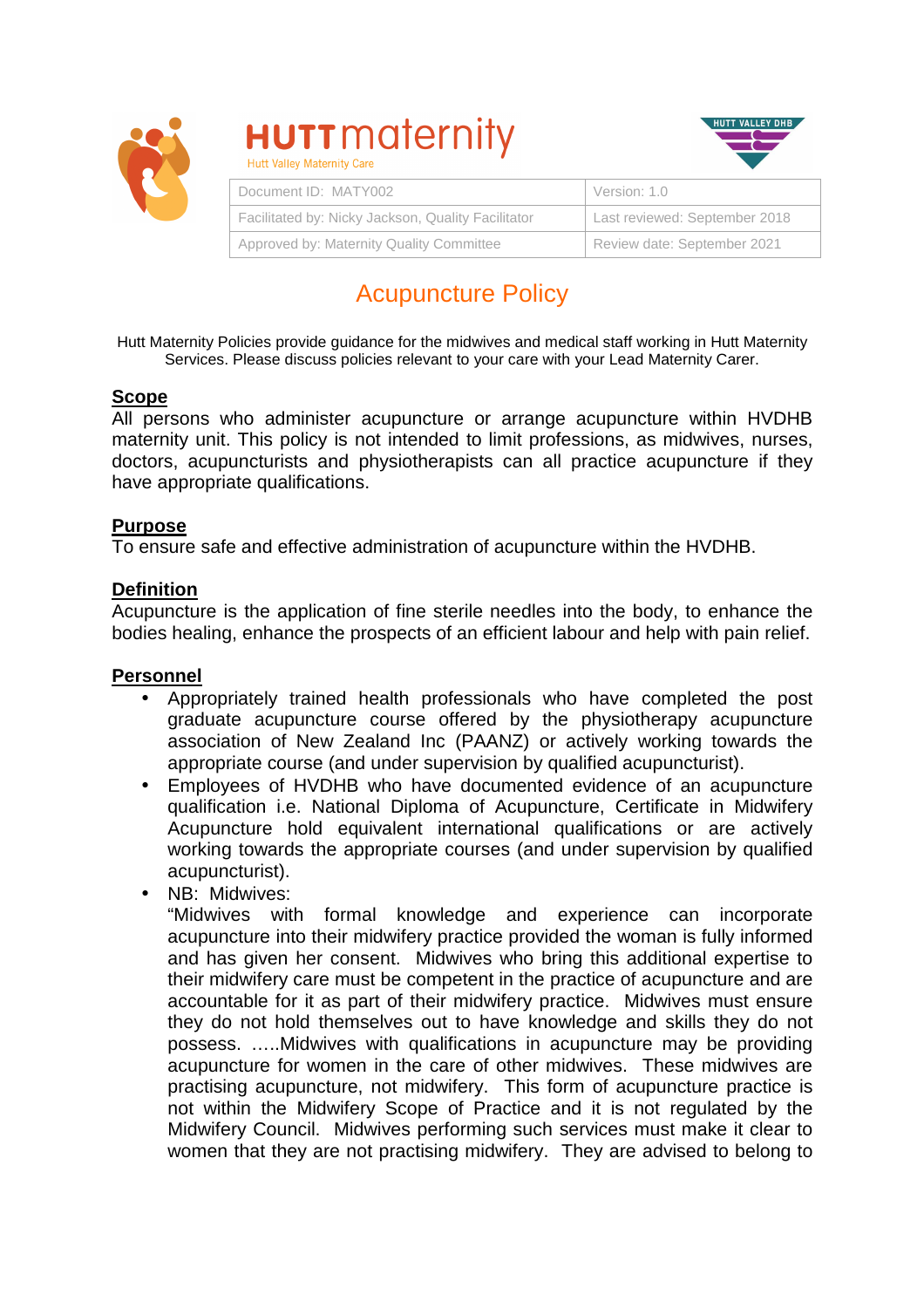a professional association for acupuncture and to ensure that they have indemnity insurance to cover this work" Calvert and Pairman (2011)

• All HVDHB staff intending to practice acupuncture as the course of their work must have prior authority from their manager.

#### **Indications**

Some conditions and areas that acupuncture may be recommended during pregnancy and child birth as for conditions indicated below:

- Pain management including musculo- skeletal conditions i.e. Sciatica and symphysis pubis pain, leg cramps
- Malpresentations for example, breech or transverse lie, baby lying in a posterior position
- Nausea & vomiting
- Varicose veins
- Pre birth acupuncture (usually from 37 weeks)
- Pain relief during labour

# **Contraindications**

Acupuncture should not be carried out under the following conditions:

- Intoxicated patients
- Infected area

#### **Precautions apply to**

- Pregnant women- certain acu-points are contraindicated during pregnancy (see Appendix 2 prohibited dangerous or vulnerable points).
- Special care should be taken when needling pregnant women.

# **Administering Acupuncture**

Before commencing the procedure

- Give the woman the information leaflet to read Acupuncture and Pregnancy.
- Take appropriate history.
- Explain treatment and expected outcome.
- Confirm verbal consent and sign informed consent form MATYP 1002 (Appendix 1).

#### **Preparation**

- Hands and nails must be washed with soap and water or appropriate hand sanitising solution before and after every acupuncture treatment.
- Cuts/breaks in the skin of operator should be covered with a waterproof dressing or disposable gloves worn.
- The woman's skin in areas to be needled must be cleaned if appropriate.
- Only single-use, sterile, disposable acupuncture needles are used (PAANZ and NZRA policy).
- The treatment area should be private and have hand-washing facilities available.
- It is recommended that a fresh cover is used on the plinth or treatment table for each woman**.**
- Standard precautions should be upheld.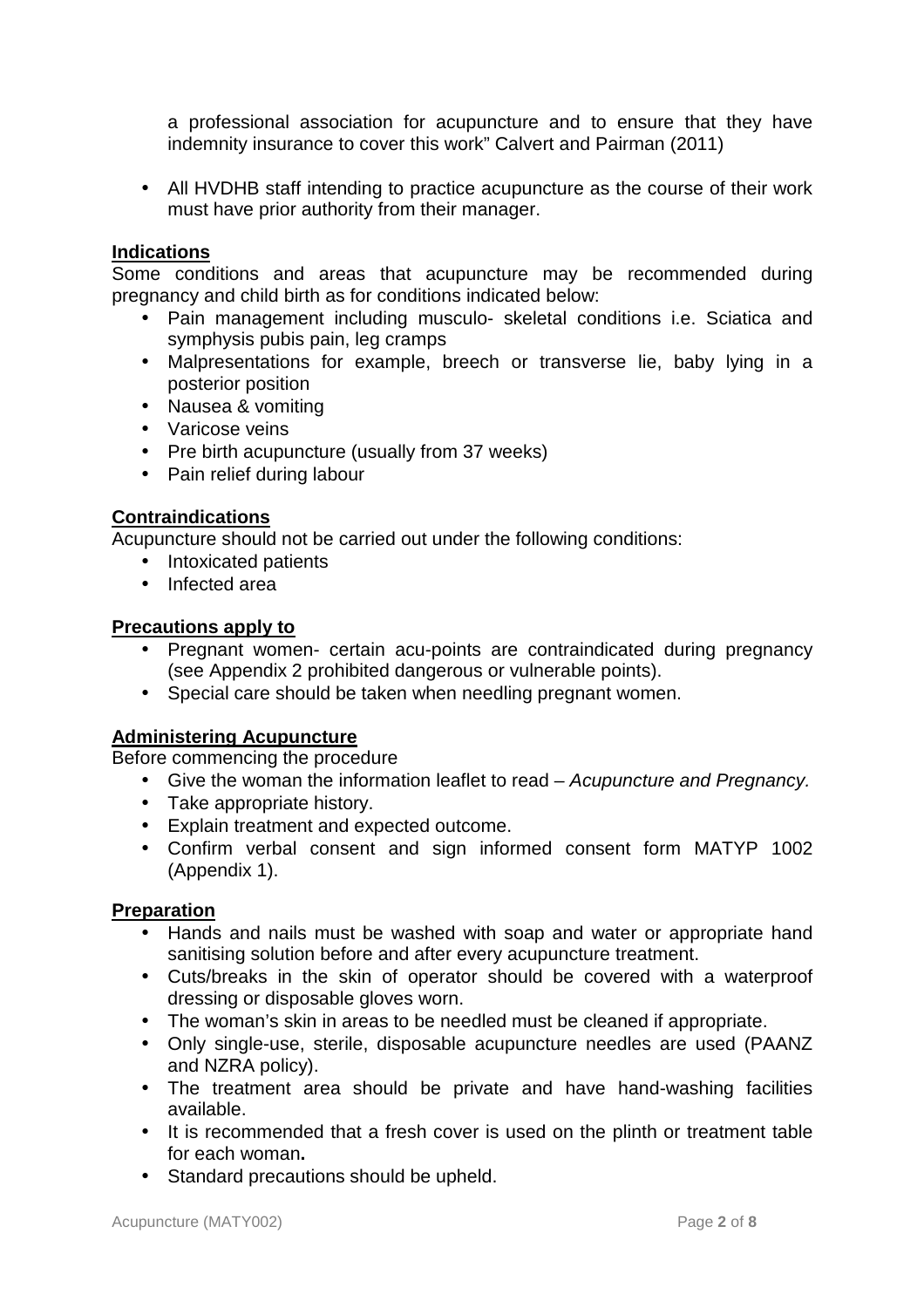# **Equipment**

- Pre sterilised, individually wrapped, disposable acupuncture needles
- Cotton wool
- Gloves
- Tweezers
- Sharps pack
- Disposable rubbish bag

# **Procedure**

- Select acupuncture points.
- Check skin and/or clean as necessary.
- Administer needles using tube insertion and appropriate technique. This may include the use of electro-acupuncture, cupping or moxibustion.
- Account for all needles and tubes.
- Removal of needles into sharps container.
- Advise women they may have some drowsiness/feelings of relaxation and if driving to take care.

# **Adverse effects of acupuncture**

- Pneumothorax (if specific point is used), bruising, infection, fainting
- Broken Needle: **Management:** Remove with forceps if possible. If this is not possible the needle must be removed by surgery. Mark the exact area with a radio-opaque object, e.g. paper clip stuck to the skin. Immobilise area if possible.
- File a HVDHB event report for any adverse reactions, and complete a NZSP adverse reaction form.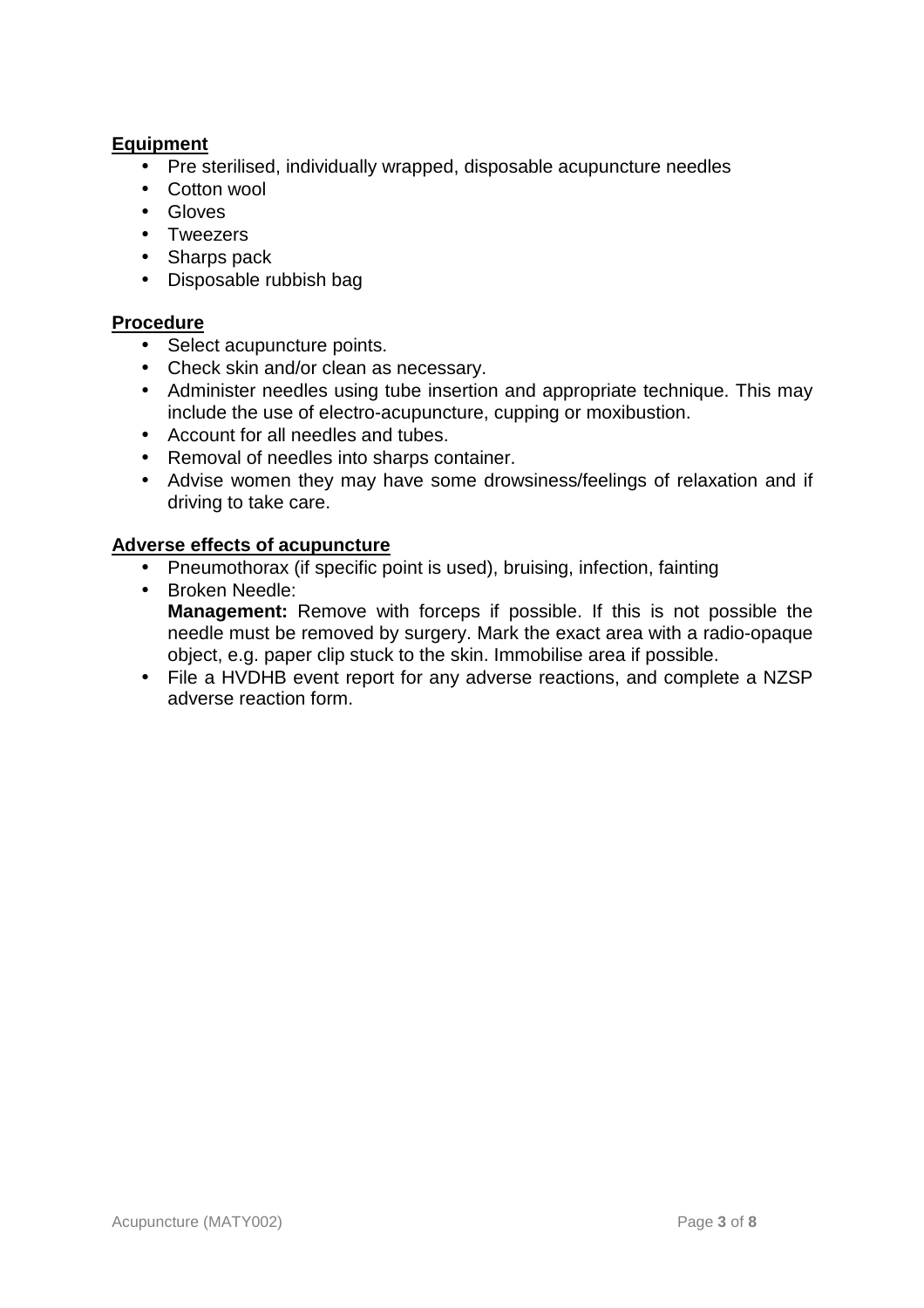

**Appendix 1 Information for women and Consent** 



Please read this information carefully and ask your practitioner if there is anything that you do not understand.

#### **What is acupuncture?**

Acupuncture is a form of therapy in which fine needles are inserted into specific points on the body.

#### **Is acupuncture safe?**

Acupuncture is generally very safe. Serious side effects are very rare - less than one per 10,000 treatments.

#### **Does acupuncture have side effects?**

You need to be aware that:

- Drowsiness occurs after treatment in a small number of patients, and, if affected, you are advised not to drive;
- Minor bleeding or bruising occurs after acupuncture in about 3% of treatments;
- Pain during treatment occurs in about 1% of treatments;
- Symptoms can get worse after treatment (less than 3% of patients). You should tell your acupuncturist about this, but it is usually a good sign;
- Fainting can occur in certain patients, particularly at the first treatment.

In addition, if there are particular risks that apply in your case, your practitioner will discuss these with you.

# **Is there anything your practitioner needs to know?**

Apart from the usual medical details, it is important that you let your practitioner know:

- If you have ever experienced a fit, faint or funny turn;
- If you have a pacemaker or any other electrical implants;
- If you have a bleeding disorder;
- If you are taking anti-coagulants or any other medication;
- If you have damaged heart valves or have any other particular risk of infection.

Single-use, sterile, disposable needles are used in the clinic.

#### **Statement of Consent**

I confirm that I have read and understood the above information, and I consent to having acupuncture treatment. I understand that I can refuse treatment at any time.

**Signature** Print name in full **Date**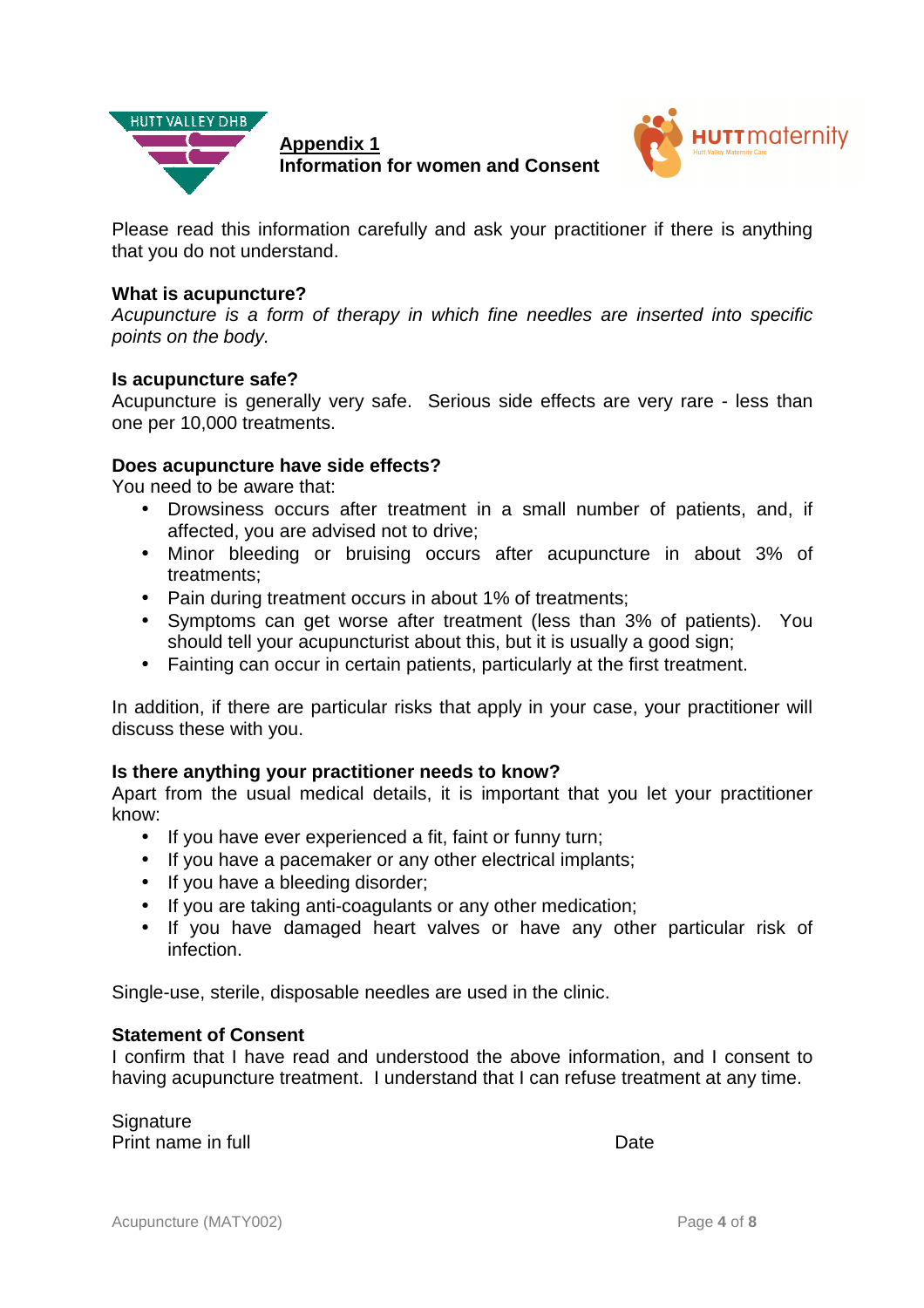# **Appendix 2 Prohibited, dangerous or vulnerable points requiring due care.**

- 1. Prohibited areas for needling
	- a) scalp area of infants before fontanelles have closed
	- b) nipples and breast tissue
	- c) the umbilicus
	- d) external genitalia
	- e) any point of a limb affected by lymphodema

# 2. Dangerous or vulnerable points requiring due care

- a) orbit of the eye
	- BL 1
	- ST 1

Ex pt. (qiuhou)

b) certain neck points

CV 22 front neck

LI 18 side neck over great vessels

- SI 17 near baroreceptors side neck
- GV 15 over spinal cord
- GV 16 over brain stem important special insertion
- c) points over lung tissue unprotected by bone or cartilage e.g.
	- LU 12
	- GB 21
	- BL 11
- d) ST 21 lies over gall bladder on right. Needle may be inserted superficially or horizontally to prevent damage to the gall bladder.
- e) CV 17 a small percentage of the population may have a hole in the sternum SI 11 – a small percentage of the population may have a hole in the scalpula
- f) Ah Shi points close to vulnerable structures.
- g) Avoid acupuncturing certain pathological sites e.g. varicose veins, inflamed areas, areas of unhealthy skin, infection.

# 3. Pregnant women

Special care should be taken when needling pregnant women

Avoid the use of the following points unless starting treatment for labour preparation:

 $|$ | 4

 $Sp 6$ 

BL 67

Use the following points with caution and only when term (usually as points for induction of labour)

BL 31, 32 and 33

BL 60

GB 21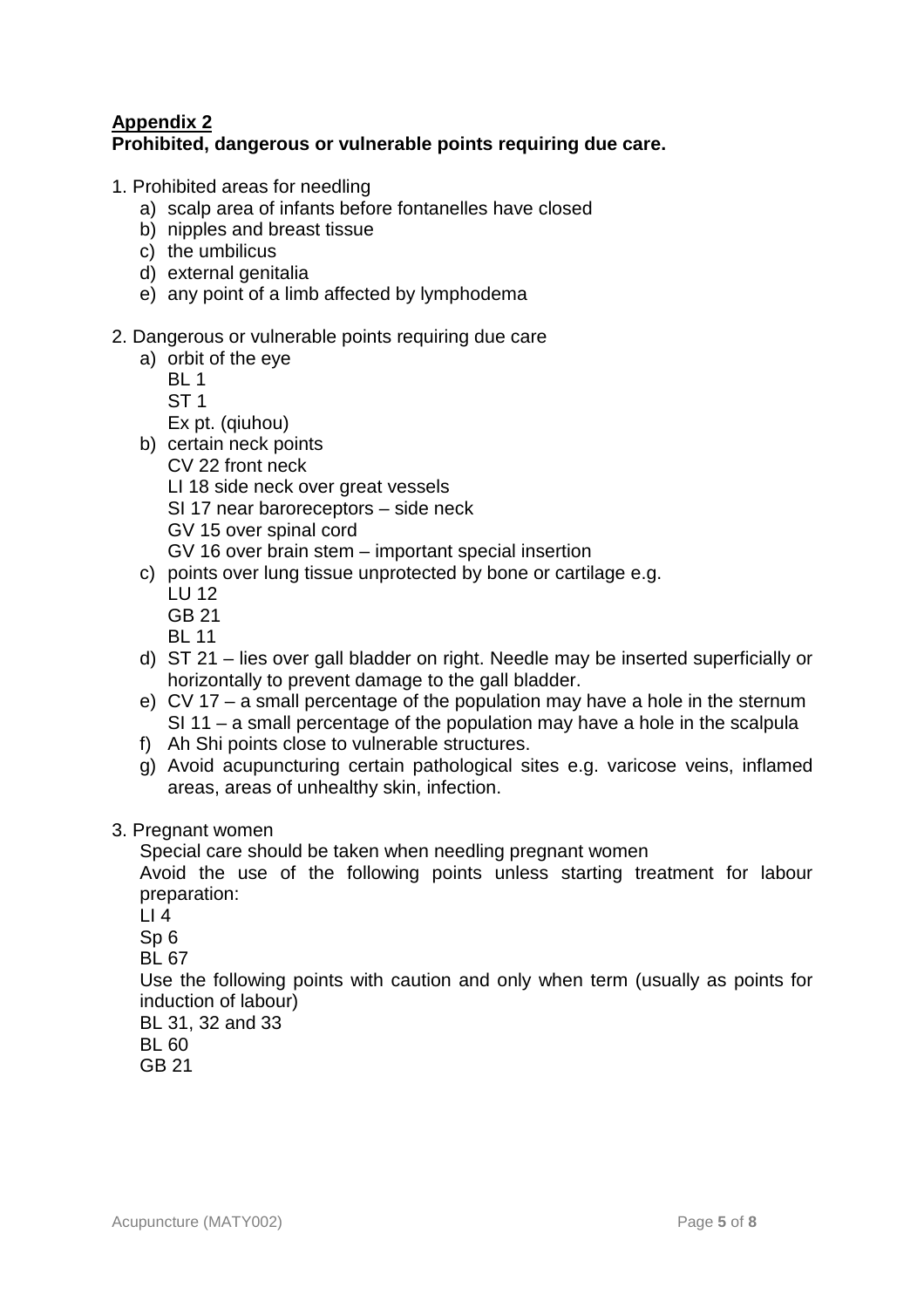Policy adapted from:

CCDHB Professional Leader Physiotherapy CCDHB Acupuncture & Dry Needling (adults) policy. CCDHB Wellington 1. 1719 (2016)

#### **References**

Acupuncture NZ – Clinical Procedures and Practice February 2016

Betts, D. (2006). The essential guide to acupuncture in pregnancy and childbirth. The Journal of Chinese Medicine LTD: England.

Betts, D., McMullan, J. & Walker, L.(2016). The use of maternity acupuncture within a New Zealand public hospital: Integration within an outpatient clinic. New Zealand College of Midwives Journal, 52, 45-49.

Calvert, S & Pairman, S. (2011). Midwives scope of practice on acupuncture and frenotomy. Midwifery News, pp 41-43

Clarkson CE, O'mahony D, Jones DE. 2015. Adverse event reporting in studies of penetrating acupuncture during pregnancy: a systematic review. Acta Obstet Gynecol Scand. 2015 May;94(5):453-64. doi: 10.1111/aogs.12587. Epub 2015 Mar 3.

Liddle SD, Pennick V. Interventions for preventing and treating low-back and pelvic pain during pregnancy. Cochrane Database of Systematic Reviews 2015, Issue 9. Art. No.: CD001139. DOI: 10.1002/14651858.CD001139.pub4

MacPherson Hugh, Lewith George T. Reporting Adverse Events following Acupuncture, Physiotherapy January 2001/vol 87/no 1.

Midwifery Council of New Zealand (2004) The scope of practice of a midwife. Wellington: Midwifery Council of New Zealand

NZ Govt (2003). Health Practitioners Competence Assurance Act. Wellington

NZ Register of Acupuncturists INC. National Skin Piercing Guidelines For Acupuncturists March 2001, Clinical Policy and Procedures October 2002 Acupuncture in Pregnancy

Neri I, Pignatti L, Fontanesi F, Facchinetti F. 2018 Acupuncture in Post-Date Pregnancy Management. J Acupunct Meridian Stud. 2018 Jun 8. pii: S2005- 2901(17)30196-6. doi: 10.1016/j.jams.2018.06.001.

PAANZ Guidelines for Safe Acupuncture and Dry Needling Practice (2014) Physiotherapy Acupuncture Association New Zealand Inc (PAANZ)

Park J, Sohn Y, White AR, Lee H. 2014.The safety of acupuncture during pregnancy: a systematic review. Acupunct Med. 2014 Jun;32(3):257-66. doi: 10.1136/acupmed-2013-010480. Epub 2014 Feb 19.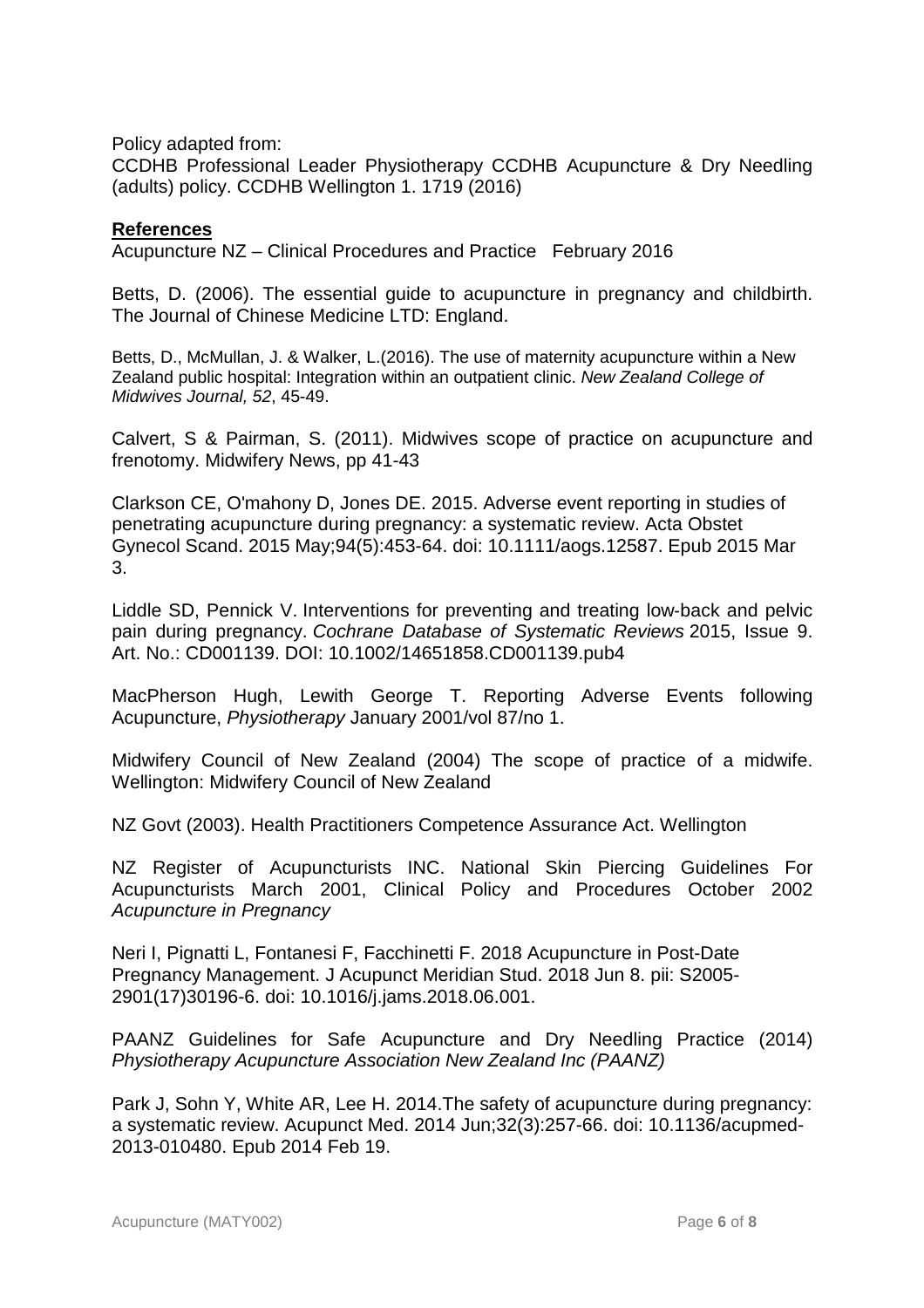Rosted Palle. Literature Survey of Reported Adverse Effects Associated with Acupuncture Treatment. American Journal of Acupuncture, Vol. 24, No.1 1996.

Rosted Palle. Adverse reactions after acupuncture: a review, Physical and Rehabilitation medicine, 9 (3&4):245-264 (1997).

Smith CA, Betts D. The practice of acupuncture and moxibustion to promote cephalic version for women with a breech presentation: implications for clinical practice and research. Complementary Therapies in Medicine. 2014 Feb;22(1):75-80.

Soilday,E.,Betts,D.(2017). Treating Pain in Pregnancy with Acupuncture: Observational Study Results from a Free Clinic in New Zealand. Journal of Acupuncture and Meridian Studies,11,(1),25-30.

Sridharan K, Sivaramakrishnan G.2018. Interventions for treating hyperemesis gravidarum: A network meta-analysis of randomized clinical trials. J Matern Fetal Neonatal Med. 2018 Sep 3:1-181. doi: 10.1080/14767058.2018.1519540. [Epub ahead of print]

White. Adrian, Hayhoe. Simon, Hart. Anna, Ernst. Edzard. Adverse events following Acupuncture: Prespective Survey of 32 000 consultations with doctors and physiotherapists. BMJ, Vol 323, 1 September 2001.

#### **Websites**

https://acupuncture.rhizome.net.nz/

#### **Related documents**

Acupuncture Patient Information and Consent MATP1002 September 2018

CCDHB Acupuncture and Dry Needling (Patient Information) CapDocs ID 1.8195 August 2016

CCDHB 3 DHB Acupuncture and Dry Needling (adults) CCDHB 1.1719 August 2016

HVDHB Infection Control: See Clinical Policies http://intranet.huttvalleydhb.org.nz/content/7e20f54f-0fb7-4a94-8967- 0c54c31447e4.cmr

http://intranet.huttvalleydhb.org.nz/resources/policy-resources/infection-preventioncontrol/appendix-1-summary-of-hand-hygiene-techniques.pdf

#### HVDHB Informed consent:

http://intranet.huttvalleydhb.org.nz/policies-guidelines/clinical/consent/informedconsent-policy-update-2018.pdf

HVDHB Reportable Events Policy http://intranet.huttvalleydhb.org.nz/content/3b3f08d7-6a84-454e-9727 abe3d4b7627c.cmr

NZRA Acupuncture in pregnancy, 20xx Wellington